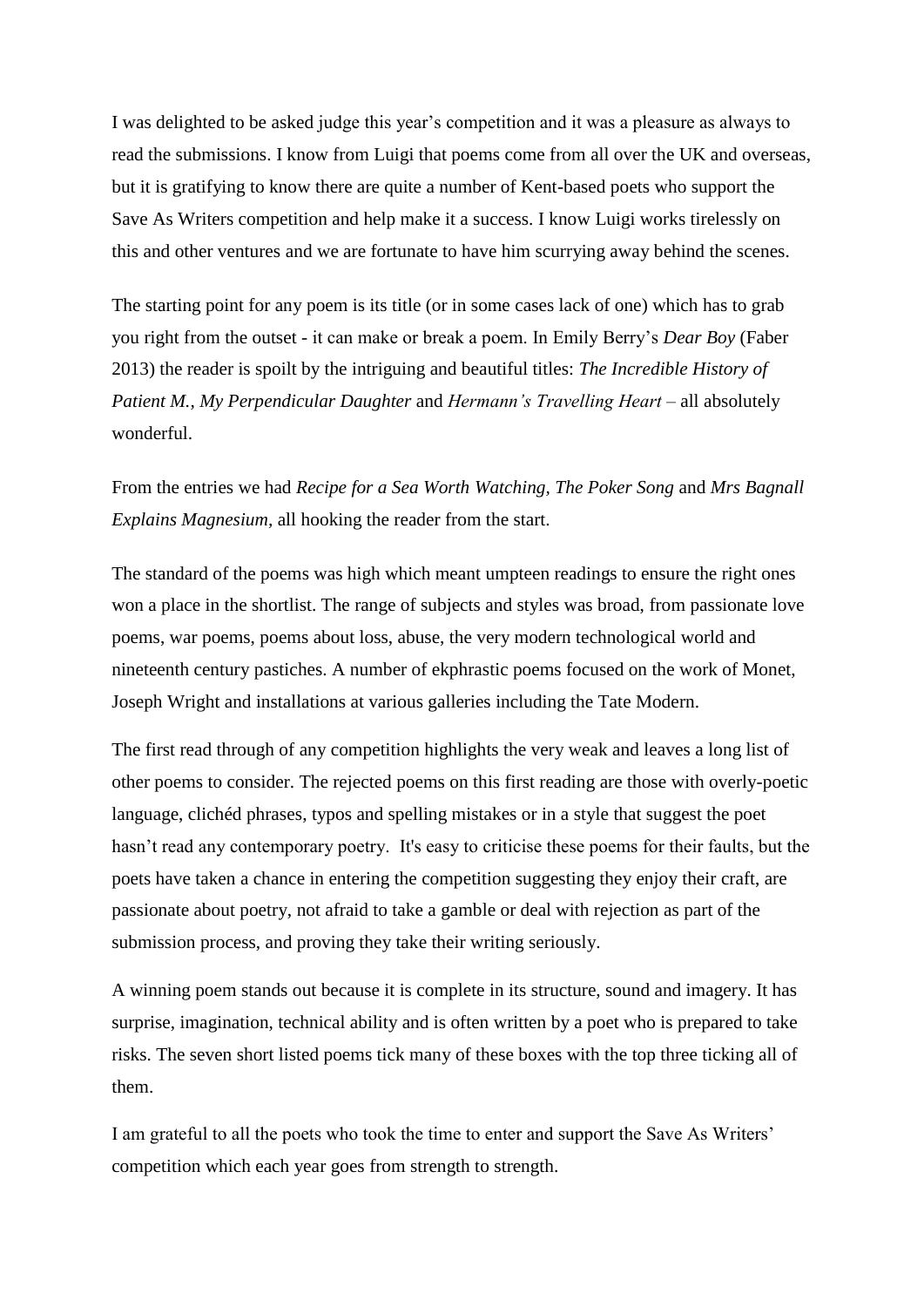The Highly Commended poems are in no particular order:

*In the Rose Garden* – Clifford Liles *Origami* – Margaret Beston *Cuban Soul* – Maggie Yaxley Smith *Ravenna –* Roger James *Fever Ship* – Derek Sellen

Now to the winners.

## **Third Prize:**

*Coat Hangers* – Victoria Field

*Through the grimy gauze of November Snow, /I make the mistake of catching her eye -* what wonderful and intriguing opening lines. It sets a sinister tone that is realised in the shocking final line. This poet has really pushed her imagination and carefully crafted each line: women are *hunched like hens*... *flogging a tin of peas, a shawl,/tools gone to rust*. It has a potency that engulfed me - the poet moves with ease, unravels her story and its horror.

### **Second Prize:**

# *Slackwater Blues* – Jo Field

What is especially effective in this poem is the repetition of the line *Another man done gone*  juxtaposed with the stunning imagery which seems to have tumbled effortlessly from this poet's pen. Lines that take your breath away are *Beyond blues on the radio/ a silence of gulls is lapping in her head,* later there's a *scorched back-hint of salt/ and faintly fishy twang of martime mown grass* and *the slow slopping of flesh.* The poem is full of gorgeous language and imagery.

## **First Prize:**

#### *Classification: Ursus consolativus* – Nancy Charley

This poem always found itself at the top. Working as an archivist I was immediately drawn to it. What I like is the way it takes us from the mundane to the magical, from the laborious task of researching information to discovering the *mussy hibernation, fur's reek* and watching as